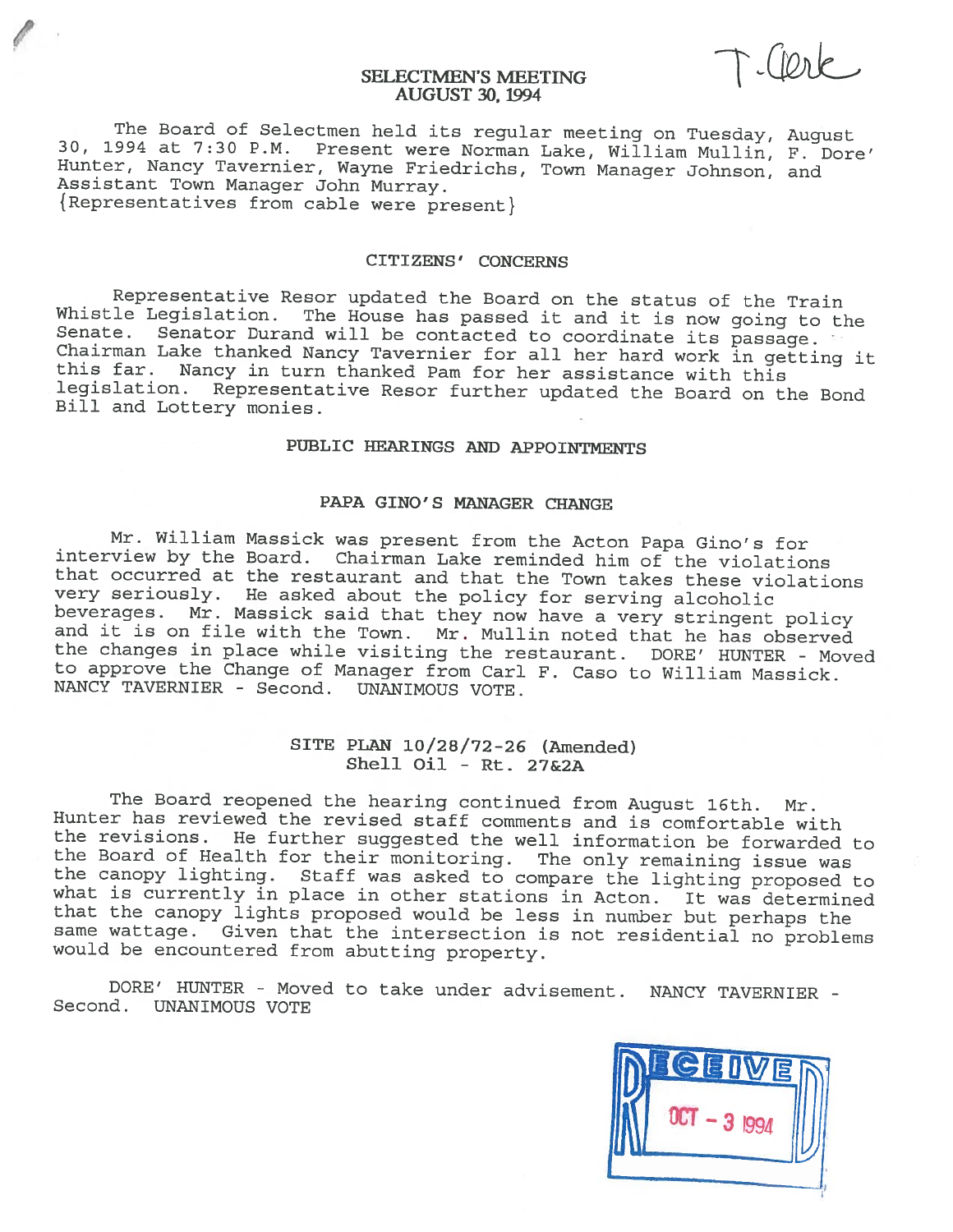## SOUTH ACTON BRIDGE DISCUSSION/UPDATE

Charles Kostro, Executive Office of Transportation as well as Mike Kervan, the Project Manager were present to update and discuss options with the Board with regard to the South Acton Bridge.

The test borings have been completed and the track relocation<br>approval work has been done and has been forwarded to the MBTA. Bridge fencing type II will be used. The existing granite stairs will be left intact, but will be unusable. The pedestrian underpass will be retained. The period lighting will be included right now. As the project progresses it will be determined who pays for and maintains these street<br>lights. The sidewalk will be concrete as SARC requested. The Bike path that runs right onto the commuter tracks will not be retained. Mr. Kostro agreed that the bridge would be faced with <sup>a</sup> granite facing material, not the standard type.

The options were discussed regarding the installation of the bridge with the "Old Post Office" remaining and also relocated. They could build around the house, construction could start immediately. If the building remains in its present location A 4-8 week detour would be needed to construct the temporary bridge and the turn onto the temporary bridge will be awkward.

If the Building is relocated. Mr. Kostro cautioned that the Mass Historical in conjunction with other town agencies would have to determine if the house could be moved and retain its integrity. There<br>are monies available from the State for such moves. The State would pay the owner Market Value plus moving expenses. It was suggested that the Town could sell the "Depot Property" to the owner if desired. Don Johnson said that Town Meeting action would be required to transfer the real estate. Construction of the bridge would be moved to late Spring because moving <sup>p</sup>lans etc. would be required. If it were moved, no detour would be required because the temporary bridge would be installed and Rail Road Street will be realigned. The area will look different with the bldg. removed. With the building removed it would provide <sup>a</sup> safer approach to the temporary bridge and the duration of the project would be shorter.

The most important question is what does the Town want done with the Building. All parties must be in agreement before any <sup>p</sup>lans went to Mass Historical or the project would be dead in the water.

Chairman Lake questioned the ownership of the property. Wesley Mowrey of the Iron Works Farm said that the owner lives in Acton. The building has one tenant who occupies all the space and <sup>a</sup> new septic tank was installed five years ago.

Mr. Hunter felt the house should stay in its current location.

Mrs. Tavernier noted that there is precedent for moving the building. Buildings in that area have been moved and in fact buildings were moved to install the current bridge in 1906.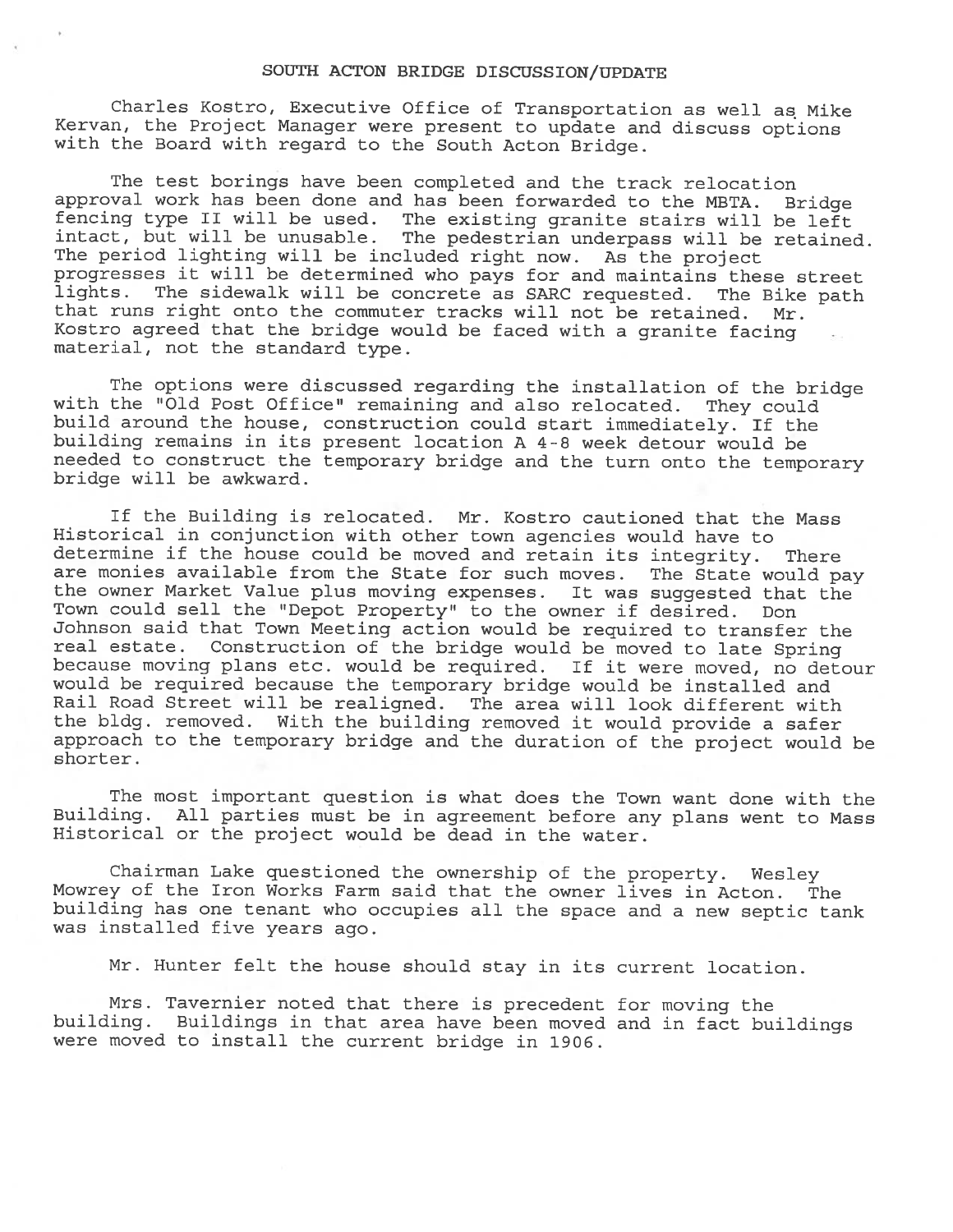Anne Forbes of the Historic District Commission agree<sup>d</sup> with Nancy about the precedent for moving bldgs. in that area and further noted it was common in that area. However, she cautioned them about the loss of another building in that area. They have lost three already and would want to see a very good reason why it should be removed. It was felt that the owner should be presen<sup>t</sup> and wanted to ge<sup>t</sup> Mass Historical input.

Sandra Whaley, SARC spoke about the issues of grade as it affects the Jones Tavern. She also suggested changes in front of the Exchange Hall to accommodate turning and safety. Mr. Kervan said that the area will be signalized and the changes she notes in front of the Exchange Hall will and are already being considered.

Herman Kabakoff and Mr. Johnston of the Finance Committee asked where the bridge would be located and the financial impact on citizens. Mr. Lake reminded them that the project was <sup>a</sup> State funded project and the State would have control of the budget. The State Gas tax was the funding source, no Town funds would be used.

George Pederson of Maple Street asked about the realignment of Maple Street. Maple Street would be realigned and made two way.

Mr. Morey asked why <sup>a</sup> grade crossing was not being considered. He was also concerned with the grade and water issues as they pertain to the abutting properties. Mr. Kervan said the grade will be adjusted on the southerly side of the bridge.

Anne Forbes was concerned that all the options don't ge<sup>t</sup> closed down too soon. Things have changed in past five years. She asked about the use of <sup>a</sup> Truss Bridge. They are shorter timeframe to replace and Mass Historic says they can be used. She wants to make sure all things are looked at. She suggested the grade crossing be reviewed again.

Sandra Whaley said that the grade crossing was reviewed and found not to be feasible. She encourage<sup>d</sup> the use of the property on the southern side of the bridge for realignment of Main Street as the property was purchased for this purpose.

Mr. Kostro said that the Truss bridges were not <sup>a</sup> goo<sup>d</sup> option as they are very fracture critical as well as being more design intensive. The estimated cost of the project is \$2.5 million and it is critical that all parties agree on the scope and presen<sup>t</sup> <sup>a</sup> united front for the project to go forward.

Chairman Lake asked Anne Forbes for the Historic District Commission's opinion on what they would like to see happen. Anne felt that they would like to see <sup>a</sup> scenario in which the building is retained and that the new bridge is compatible to the area with granite faces not standard concrete.

Bill Klauer of the Historical Commission expresse<sup>d</sup> his concern that <sup>a</sup> return to <sup>a</sup> grade crossing didn't seem to be being discussed or considered. He suggested closing access to Maple Street making it <sup>a</sup> dead-end and constructing <sup>a</sup> grade crossing on RailRoad Street for Maple Street traffic.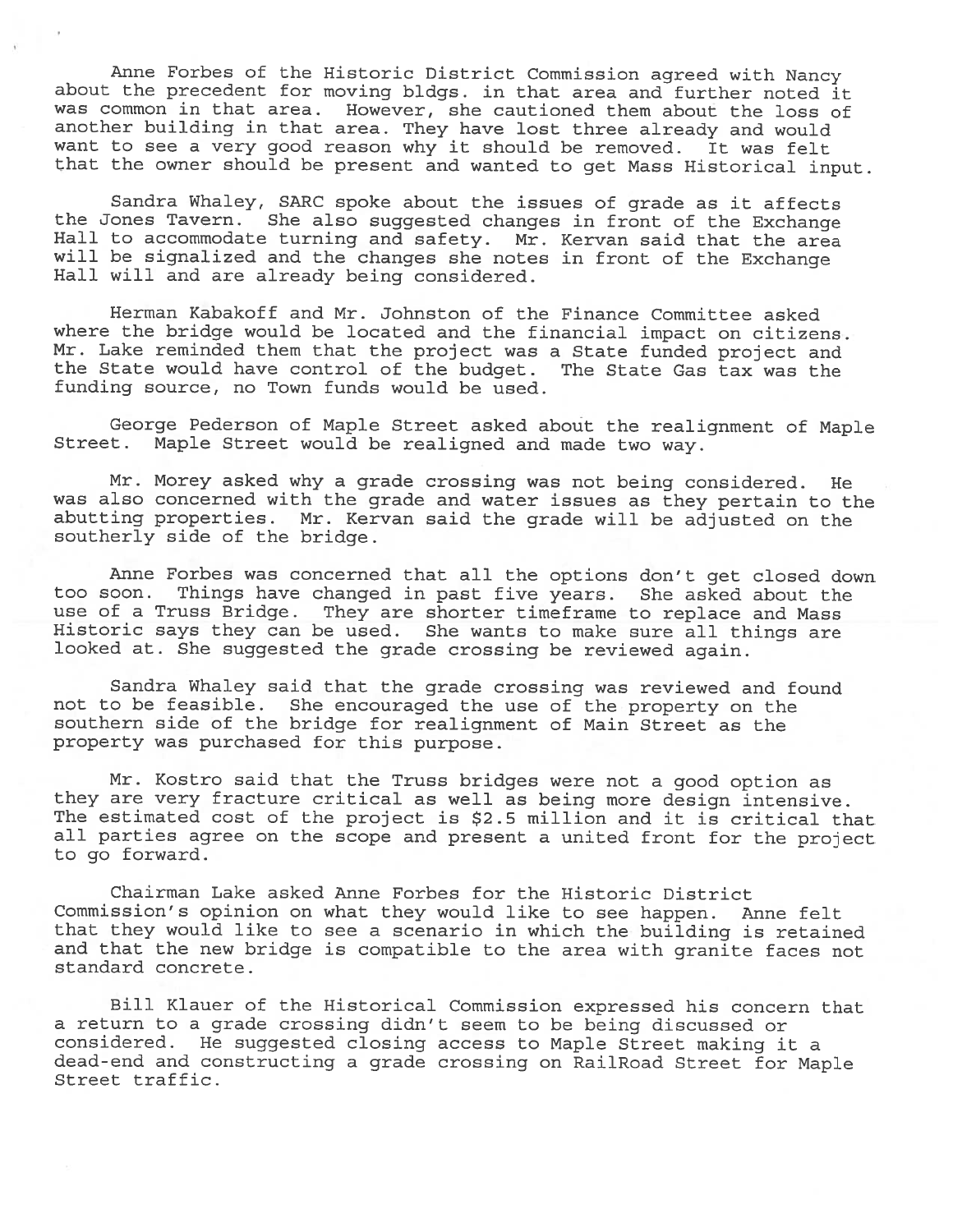It was felt that we should move forward with the assumption that the house remain and if it can be relocated at <sup>a</sup> later time during the project it could be an option. The State felt that they could do the project both ways and have it on the shelf in the event the house is relocated.

Wayne, Dore' and Norm felt in order to minimize the affect on the neighborhood, preserve the historical aspects of the neighborhood, to minimize the costs, and accomplish the realignment of the streets in timely fashion the option of leaving the building intact would have their preference and support, but to also explore the moving if feasible.

Bill spoke in support of removing the building to speed up the project.

Nancy felt if someone wanted the house it would be <sup>a</sup> good idea, but to leave it if we could, develop the bridge aesthetically appealing to the community and reminded them the current bridge was built in <sup>1906</sup> and was not historic as it was not present in South Acton's Heydays.

DORE' HUNTER - Moved to request the State to make <sup>p</sup>lans to go forward with the Bridge project with the "Post Office" building in place, but if the option to relocate the Building presents itself, to proceed with the bridge design reflecting the building moved and streets realigned reflecting the changes as presented. WILLIAM MULLIN - Second. UNANIMOUS VOTE.

The State was asked to submit written updates to the Board for review and asked them to be available to discuss this matter with the Board and citizens as it progresses.

## CONSENT CALENDAR

WILLIAM MULLIN - Moved to accept the Consent Calendar as printed with the additional motions required for Bonding. DORE' HUNTER - Second.<br>UNANIMOUS VOTE. Mr. Hunter noted the innovative way the Library phone Mr. Hunter noted the innovative way the Library phone problem was resolved.

NANCY TAVERNIER - Moved that the sale of the \$880,000 Municipal Purpose Loan of <sup>1994</sup> Bonds of the Town dated August 15, 1994, to BayBank Boston, N.A. at 100.00 and accrued interest is hereby confirmed. The bonds shall be payable on August <sup>15</sup> of the years and in the principal amounts and bear interest at the respective rates as follows:

|      |         | Interest |      |        | Interest          |
|------|---------|----------|------|--------|-------------------|
| Year | Amount  | Rate     | Year | Amount | Rate              |
| 1994 | 100,000 | 5.15%    | 2000 | 85,000 | 4.80%             |
| 1996 | 95,000  | 5.15%    | 2001 | 80,000 | 4.90 <sub>8</sub> |
| 1997 | 95,000  | 4.30%    | 2002 | 80,000 | 5.00%             |
| 1998 | 95,000  | 4.55%    | 2003 | 80,000 | 5.05%             |
| 1999 | 90,000  | 4.70%    | 2004 | 80,000 | 5.15%             |

DORE' HUNTER - Second. UNANIMOUS VOTE.

NORM LAKE - MOVED that the consent dated August 25, 1994 to the financial advisor bidding for the bonds is hereby confirmed. NANCY TAVERNIER - Second. UNANIMOUS VOTE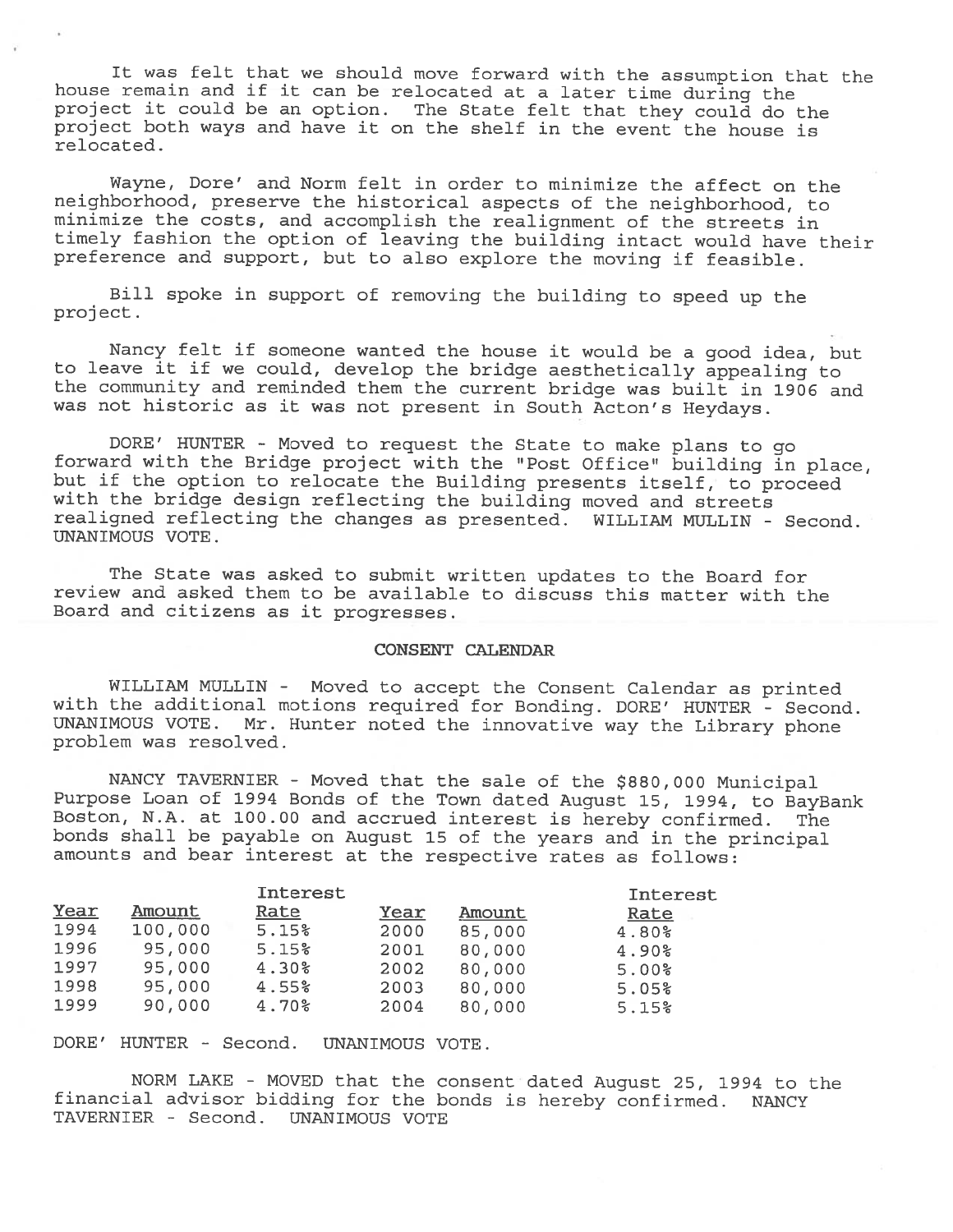United Nations Day - NANCY TAVERNIER - MOVED to proclaim October 24 as UN Day in Acton. WILLIAN MULLIN - Second. UNANIMOUS VOTE.

STRAWBERRY HILL ROAD SIDEWALK GIFT - DORE' HUNTER - MOVED to accept the gift from Northwest Structures. NANCY TAVERNIER - Second. UNANIMOUS VOTE.

# TOWN MANAGER'S CONCERNS

West Acton Day - The Board was alerted to the extra info item regarding the invitation to West Acton Day.

The Board adjourned at 10:00 P.M.

 $\bigcap_{\mathfrak{g}}$   $\bigcup_{\mathfrak{g}}$   $\bigcup_{\mathfrak{g}}$ 

Christine`M.\]Joyce Recording Sety. cmjWll- (551

Date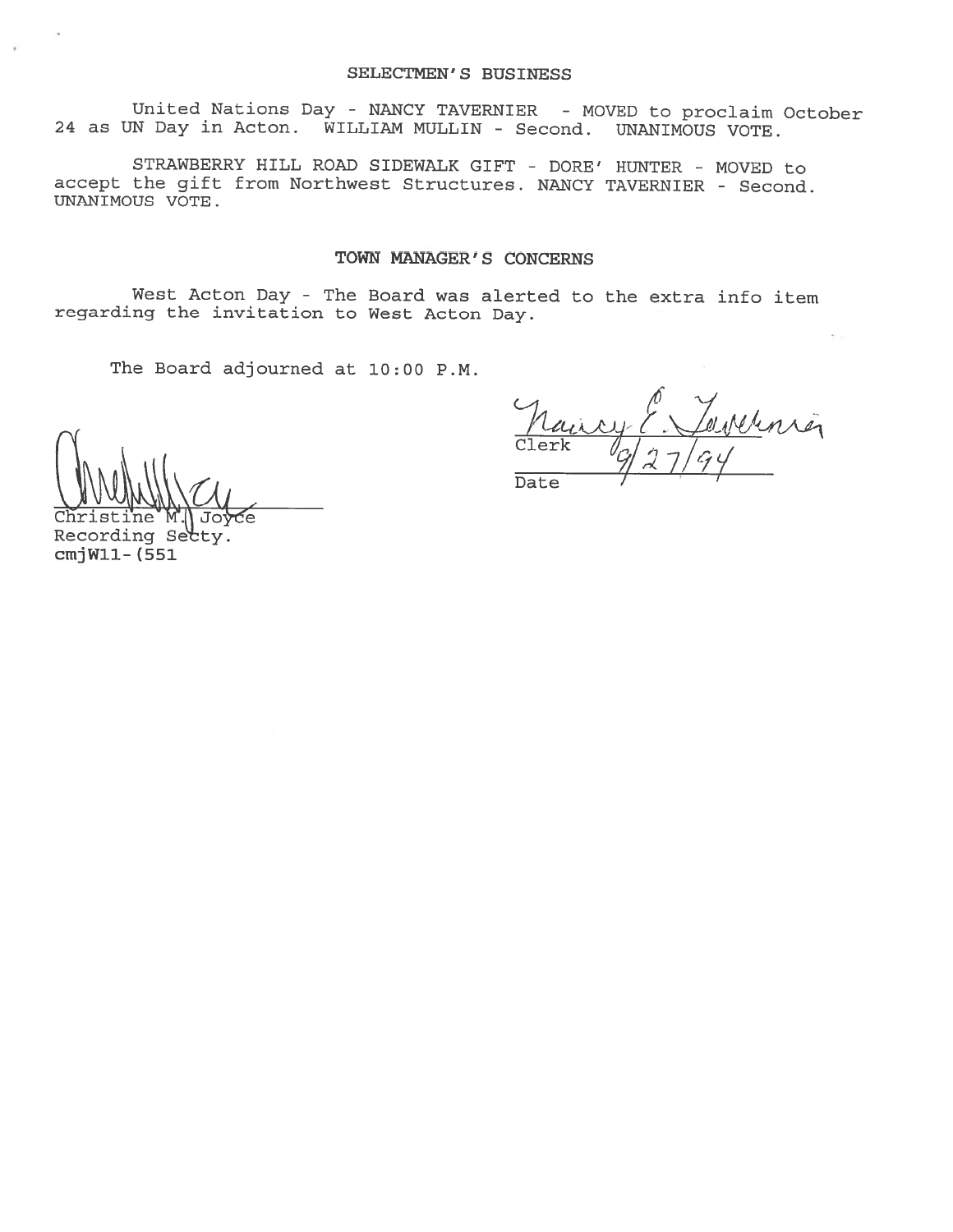AUGUST 26, 1994

TO: Board of Selectmen

FROM: NORMAN D. LAKE, Chairman

SUBJECT: SELECTMEN'S REPORT

# AGENDA

## ROOM 204

# AUGUST 30, 1994

- I. CITIZEN'S CONCERNS
- II. PUBLIC HEARINGS & APPOINTMENTS
- 1. 7:35 PAPA GINO'S CHANGE IN MANAGER OF ALCOHOLIC BEVERAGE LICENSE Enclosed <sup>p</sup>lease find <sup>a</sup> reques<sup>t</sup> for Change of Manager from Papa Gino's Inc. Mr. Massick, the new Manager will be presen<sup>t</sup> for board interview.
- 2. 7:45 SITE PLAN #10/28/72-26 (Amended)- Enclosed <sup>p</sup>lease find additional staff comments and plans for Board review.
- 3. 8:00 SOUTH ACTON BRIDGE DISCUSSION -Representatives from the State will be out to further update the Board on the status of the South Acton Railroad Bridge.

#### III. SELECTMEN'S BUSINESS

- 4. UNITED NATIONS ASSOCIATION OF GREATER BOSTON -Enclosed <sup>p</sup>lease find <sup>a</sup> reques<sup>t</sup> to designate October 24 as U.N. DAY in Acton as well as <sup>a</sup> Proclamation for signature and Board action.
- 5. SIDEWALK GIFT Enclosed <sup>p</sup>lease find information regarding the Strawberry Hill and Pope Roads sidewalk for Board review.
- IV. CONSENT AGENDA
- 6. ACCEPT MINUTES -Enclosed Please find the Minutes from July 26th for Board approval.
- 7. ACCEPT GIFT Enclosed <sup>p</sup>lease find <sup>a</sup> reques<sup>t</sup> for Board acceptance of <sup>a</sup> <sup>g</sup>ift of money for use by the West Acton Library for Board action.